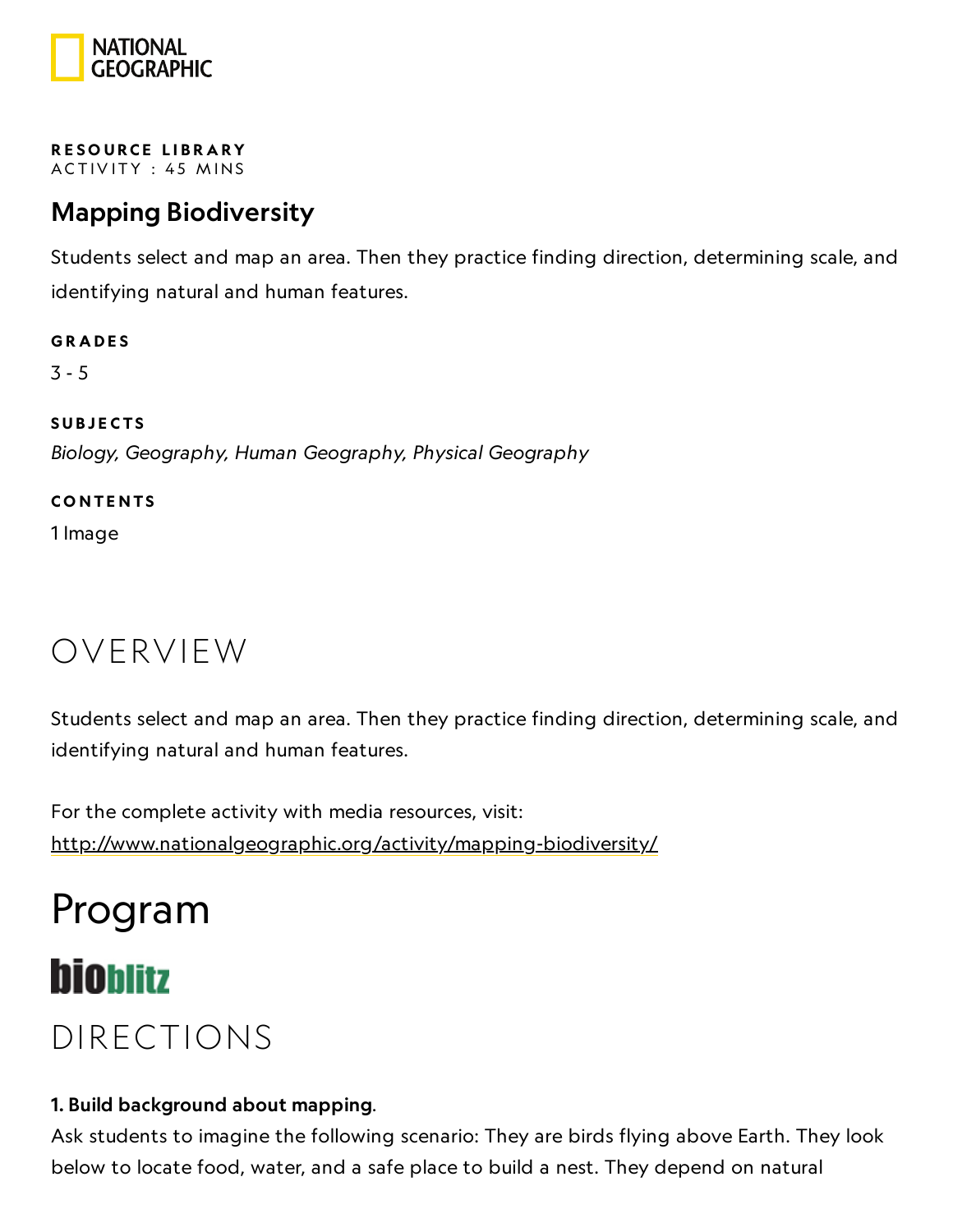resources to survive. Explain to students that scientists studying biodiversity use a birds'-eye view to make maps of Earth. Show students the map illustration. Explain that on the maps, scientists mark the locations of natural resources and the species that live nearby. These maps show important patterns. Ask: How do you think these maps are made?

#### 2. Model creating a map.

On the board, model creating a map by doing the following with student input:

- Choose an area to map as a class.
- Think about the space or area you are mapping. Ask: Is it small or large? Is it a city block or a continent?
- Determine the scale. Ask: Should one inch on the map represent 10 feet or 1,000 miles? Explain to students that maps of smaller areas contain more detail than maps of larger areas.
- Check direction. Remind students that, on location, they can check direction (north, south, east, west) using a GPS unit or compass. On your class map, add a north arrow or compass rose.
- Add details such as land and water features, vegetation, signs of animals, and signs of human influence.

#### 3. Introduce the mapping activity.

Divide students into small groups. Tell the groups they will select and map an area of their own. Assign an area or ask them to select an area to map. If needed, suggest the school playground, cafeteria, library, or classroom.

#### 4. Review map elements and have students map their areas.

Review the elements students should include on their map:

- natural features
- human features
- a north arrow or compass rose indicating direction
- a scale bar indicating scale

Have students map their chosen or assigned areas.

#### 5. Have students reflect on the process.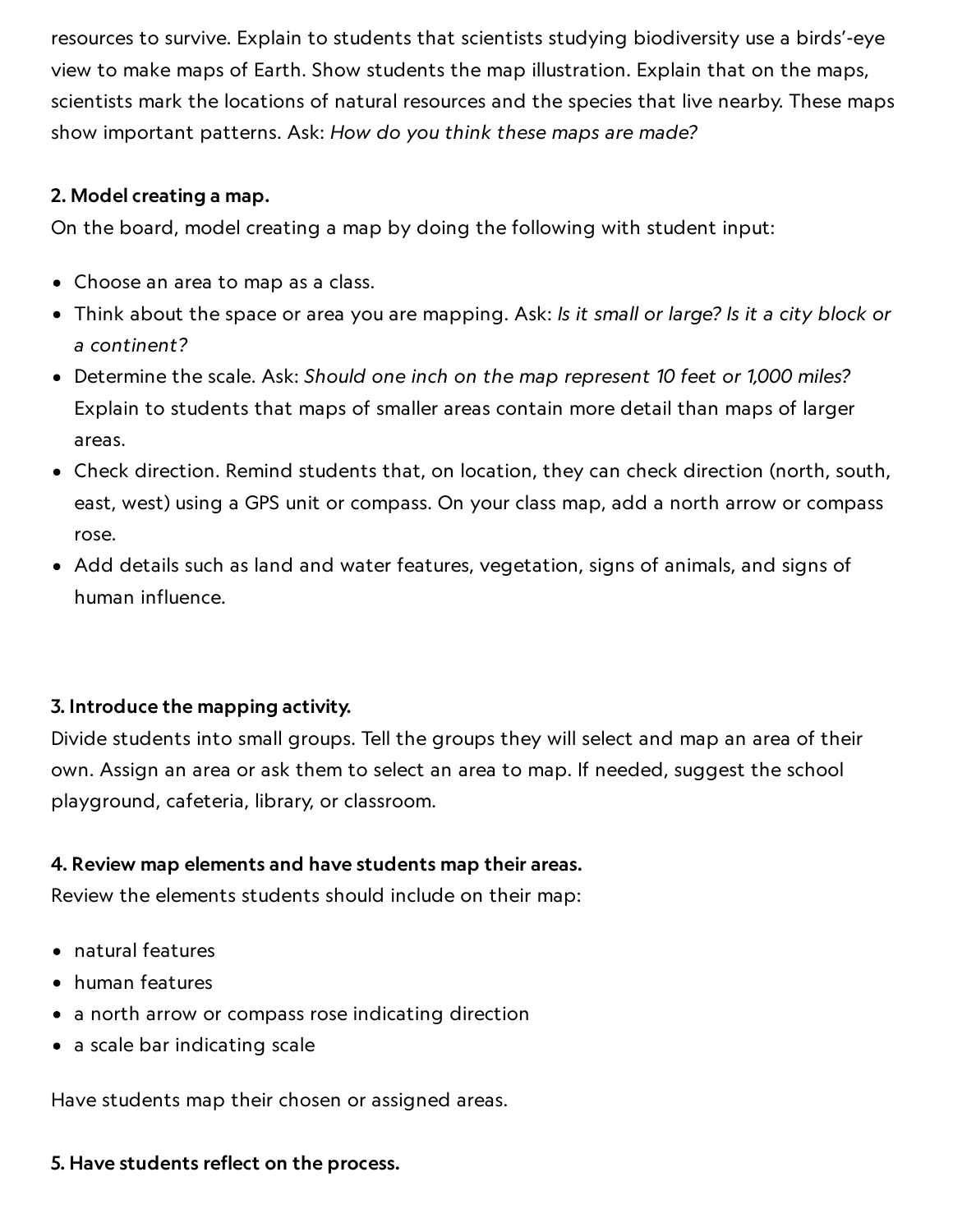When the groups have completed their maps, invite a volunteer from each group to share their maps and the process they used to create their maps. Ask:

- What details did you think were important to include?
- How did you determine direction?
- How did you determine scale?

## OBJECTIVES

## Subjects & Disciplines

### Biology

### Geography

- Human [Geography](https://www.nationalgeographic.org/encyclopedia/geography/)
- Physical [Geography](http://education.nationalgeographic.com/education/encyclopedia/geography/?ar_a=1)

# Learning Objectives

Students will:

- select and map an area
- find direction, determine scale, and identify natural and human features

# Teaching Approach

Learning-for-use

# Teaching Methods

- Discussions
- Hands-on learning

# Skills Summary

This activity targets the following skills: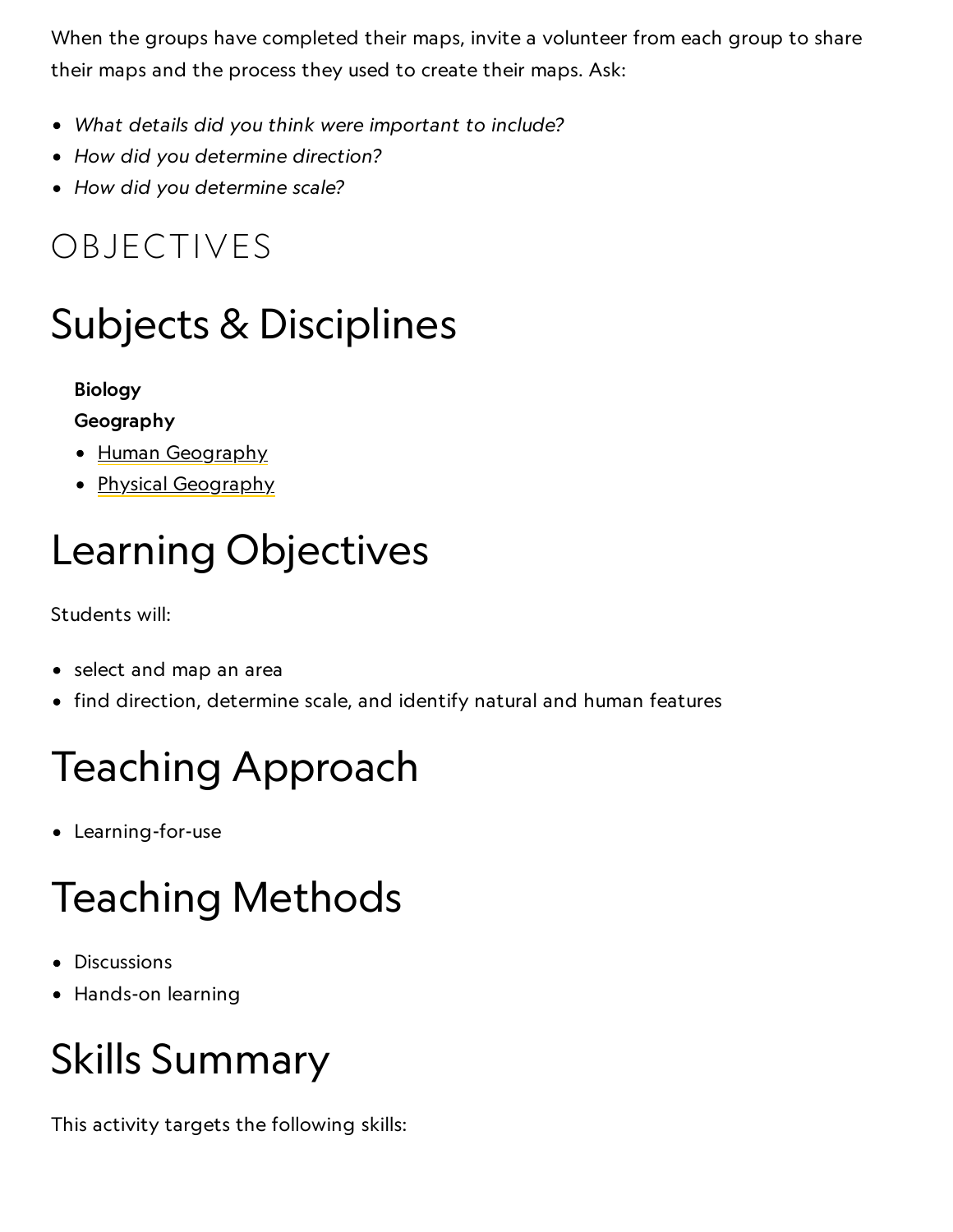- Critical Thinking Skills
	- Applying
	- Understanding
- Geographic Skills
	- Acquiring [Geographic](https://www.nationalgeographic.org/geographic-skills/2/) Information
	- Analyzing [Geographic](http://education.nationalgeographic.com/education/geographic-skills/4/?ar_a=1) Information
	- Organizing [Geographic](http://education.nationalgeographic.com/education/geographic-skills/3/?ar_a=1) Information

# National Standards, Principles, and Practices

## NATIONAL GEOGRAPHY STANDARDS

### • [Standard](https://www.nationalgeographic.org/education/standards/national-geography-standards/1/) 1:

How to use maps and other geographic representations, geospatial technologies, and spatial thinking to understand and communicate information

## NATIONAL SCIENCE EDUCATION STANDARDS

### • (K-4) [Standard](http://www.nap.edu/openbook.php?record_id=4962&page=127) C-3:

Organisms and environments

### Preparation

### What You'll Need

### **MATERIALS YOU PROVIDE**

- Paper
- Pencils
- Pens

### REQUIRED TECHNOLOGY

- Internet Access: Optional
- Tech Setup: 1 computer per classroom, Projector

### PHYSICAL SPACE

Classroom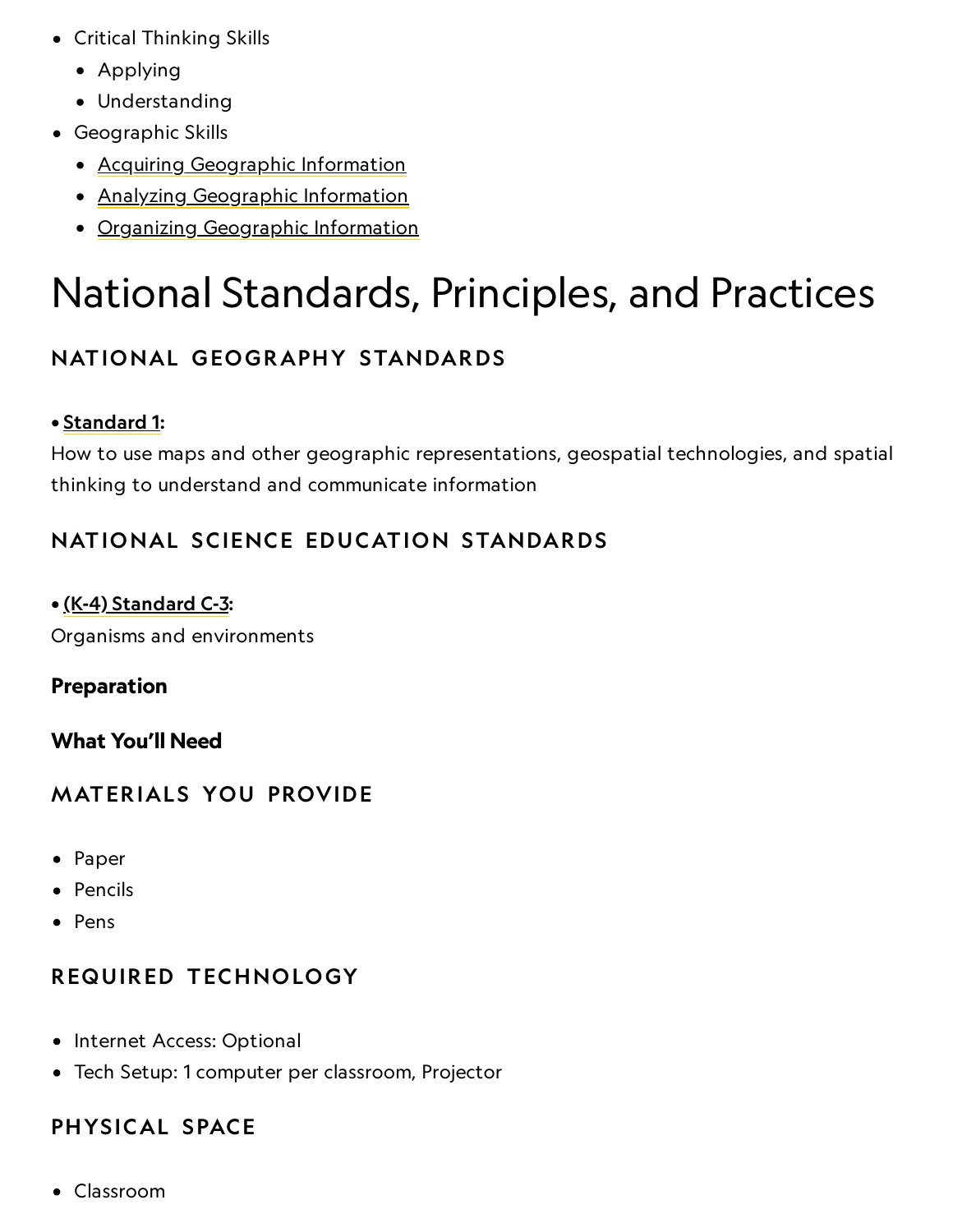### GROUPING

- Large-group instruction
- Small-group instruction

## BACKGROUND & VOCABULARY

## Background Information

A BioBlitz is a way for communities to learn about the biological diversity of a geographical area and to better understand how to protect the species found at that location. In order to undertake a BioBlitz, students need to have a specific set of skills. These skills involve observing natural phenomena, identifying different species of organisms, classifying them into categories, and mapping the data for conservation and management in the future. Maps can reveal patterns between a specific landscape and the organisms that live there.

# Prior Knowledge

## [] Recommended Prior Activities

• None

## Vocabulary

| <b>Term</b>      | Part of       | <b>Definition</b>                                                            |
|------------------|---------------|------------------------------------------------------------------------------|
|                  | <b>Speech</b> |                                                                              |
| bioblitz         | noun          | a field study in which groups of scientists and citizens study and inventory |
|                  |               | all the different kinds of living organisms within a given area.             |
| biodiversitynoun |               | all the different kinds of living organisms within a given area.             |

### For Further Exploration

**Websites**